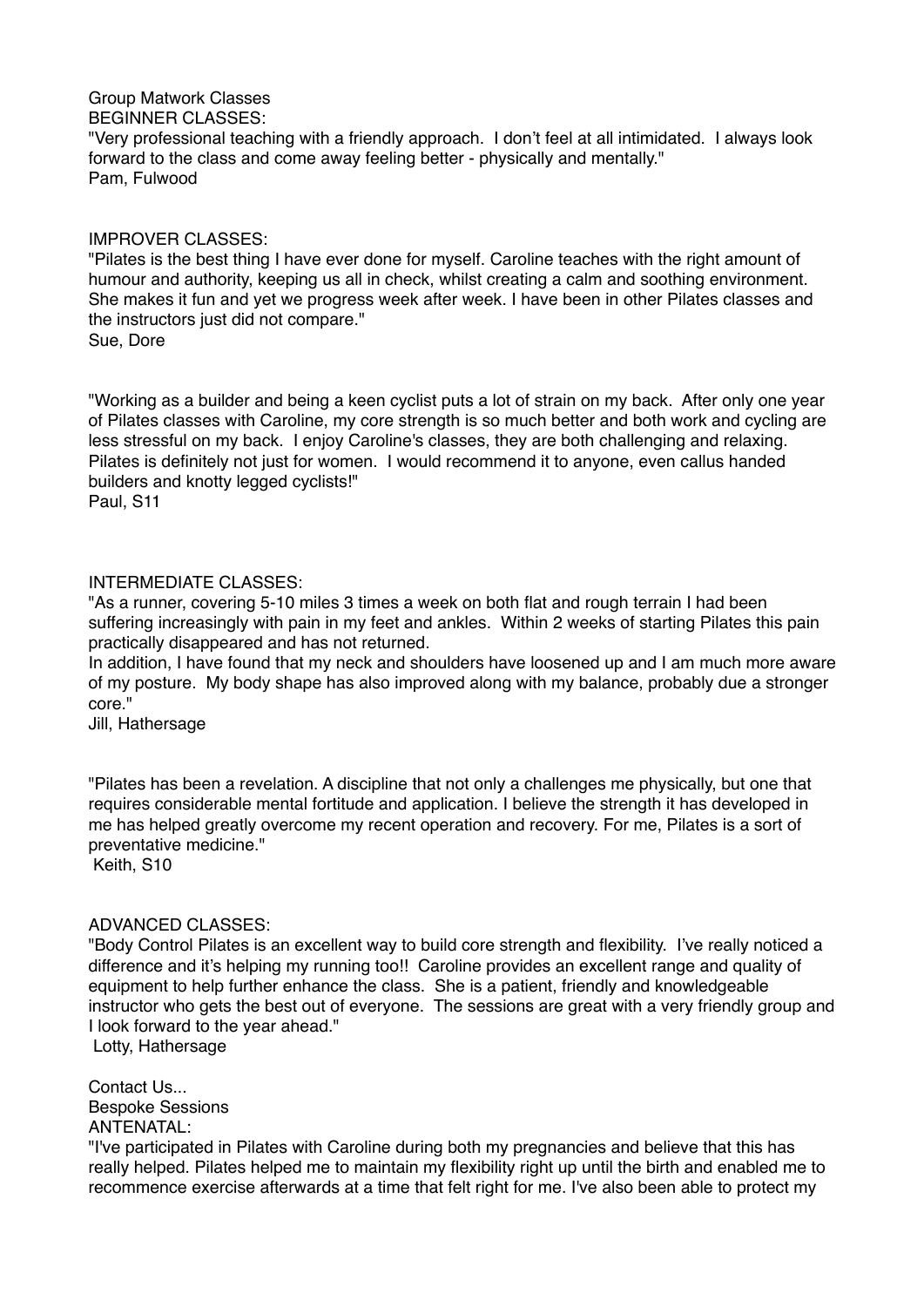previously injured back from any problems associated with pregnancy, whilst looking after a newborn.

Caroline is an extremely professional and attentive teacher whose specialist knowledge about the body during pregnancy means that I always feel that I am doing the best for myself and my baby during classes."

Gemma, Millhouses

### POSTNATAL:

"I have really enjoyed your Pilates classes and I am particularly grateful for your compassion, discretion, empathy and efforts in helping me with my pelvic floor symptoms. I think the Pilates has helped enormously in improving my posture, core strength and well-being and I never sleep so soundly as after Monday night class. I think you are a really gifted teacher Caroline." Rachel, Dore

## PRE/POST OP:

"Body Control Pilates helped me maintain a small degree of flexibility before my hip operation, but the impact when I recommenced sessions 5 months after the operation was staggering. I highly recommend the use of Pilates standard exercises for helping with preparation for a hip operation and for enabling flexibility after the initial rehabilitation period, and the Reformer for encouraging greater flexibility and movement."

Mary, Stannington

## SPORTS PERFORMANCE:

"This year, determined to improve my performance, I have once again returned to Pilates. The results have been astounding and I have achieved numerous PB's over recent months, especially in hill climbing where core stability is paramount. Don't choose Caroline if you want an easy time. But if you want to see real results, either in sport or general mobility, then I can think of no better option."

Eamonn, S11

"After experiencing quite severe lower back pain that had stopped me being able to exercise I started Pilates sessions with Caroline. As a regular road cyclist I have found that since taking up Pilates I feel more comfortable on long rides which I put down to improved core strength, stability and better posture. Caroline not only provides excellent weekly sessions using the reformer, Pilates arc and matwork, but she also devises complementary exercise programmes for my home practice."

Gordon, S10

# PRIVATE AND STUDIO EQUIPMENT SESSIONS:

"We have private duet lessons for advanced Pilates matwork. Caroline's expertise has enabled us to improve our understanding and performance greatly and we can feel the difference in our bodies! Her enthusiastic teaching gives us the motivation and confidence to keep going." Paula and Lorna, S11

"My 1:1 lessons with Caroline always have progress – we do something different, learn something new, find a refinement to an exercise we have done before. Thanks to her experience and in-depth knowledge, she has taken me from the basic reformer to some of the advanced work, step by step. Most of all I enjoy every session and it makes me feel great!" Cheryl, Castleton

Contact Us.